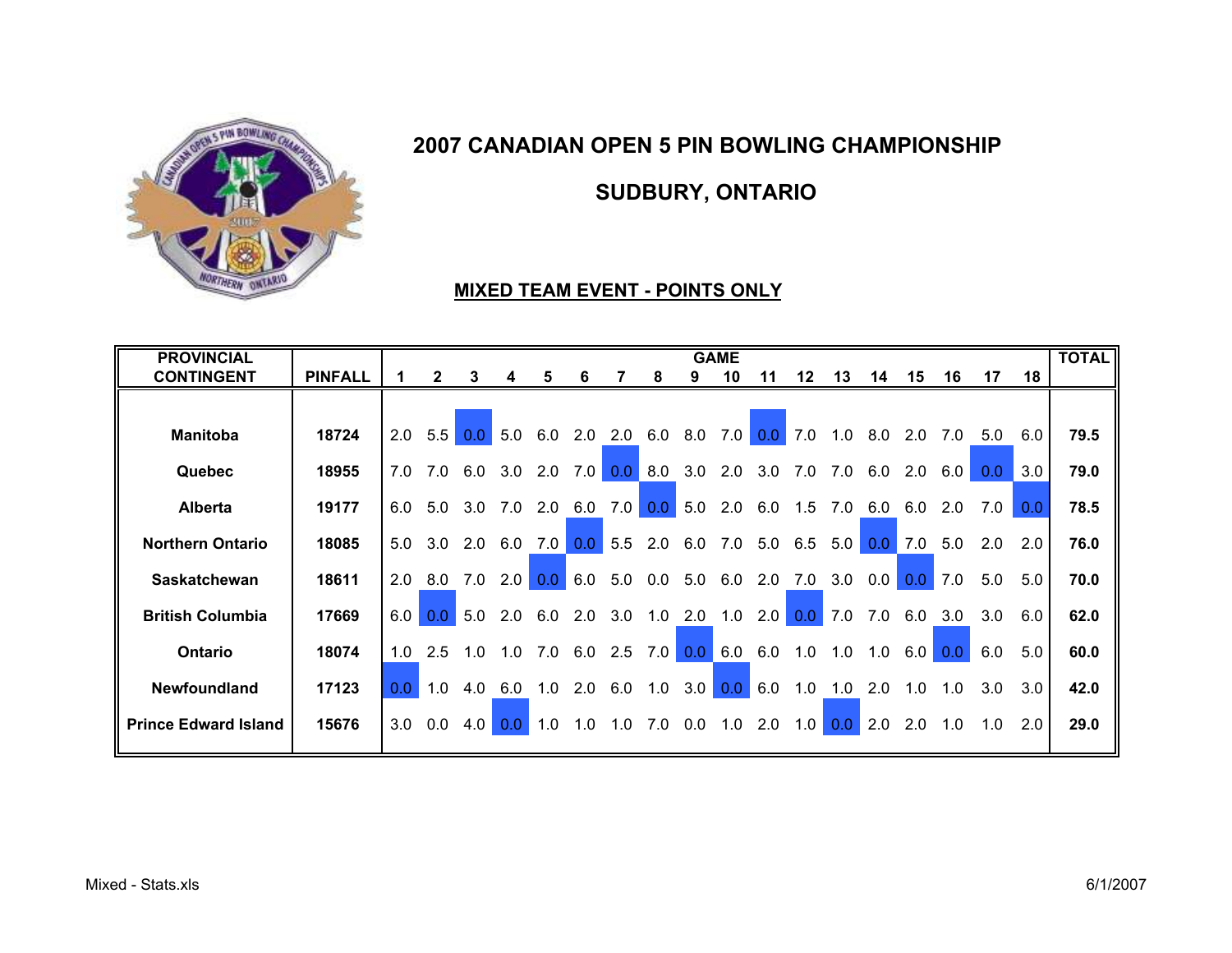

SUDBURY, ONTARIO

### MIXED TEAM EVENT - POINTS ONLY

#### MIXED TEAM STANDINGS - ALBERTA

| <b>NAME</b>             |        |           |           |             |          |           |                |           |            |      | <b>GAME</b>              |           |           |      |           |           |             |           |            |       | <b>TOTAL AVERAGE</b> |
|-------------------------|--------|-----------|-----------|-------------|----------|-----------|----------------|-----------|------------|------|--------------------------|-----------|-----------|------|-----------|-----------|-------------|-----------|------------|-------|----------------------|
|                         |        |           | 2         | 3           | 4        | 5         | 6              | 7         | 8          | 9    | 10                       | 11        | 12        | 13   | 14        | 15        | 16          | 17        | 18         |       |                      |
| 341                     | Score  | 0         | 240       | 93          | $\Omega$ | 31        | 266            | 234       |            | 63   | 0                        | 57        | 123       | 42   | 180       | 95        | 30          | 198       |            | 1652  | 206.5                |
| Tina Arychuk            | Frames | 0         | 10        | 6           | 0        | 2         | 10             | 10        |            | 4    | 0                        | 4         | 6         | 3    | 9         | 4         | 2           | 10        |            | 80    |                      |
|                         | Points | 0         |           | $\Omega$    | 0        | 0         |                |           |            | 0    | 0                        | 0         | 0         | 0    | 0         | 0         | $\Omega$    | 0         |            | 3.0   |                      |
| 342                     | Score  | 297       | 191       | 238         | 233      | 234       | 258            | 190       |            | 132  | 240                      | 325       | 241       | 316  | 253       | 296       | 236         | 250       |            | 3930  | 251.9                |
| Annette Gamborski       | Frames | 10        | 10        | 10          | 10       | 10        | 10             | 10        |            | 6    | 10                       | 10        | 10        | 10   | 10        | 10        | 10          | 10        |            | 156   |                      |
|                         | Points |           | $\Omega$  |             | 1        | $\Omega$  | 1              | 1         |            |      | 0                        |           | 0.5       | 1    |           | 1         | $\Omega$    | 1         |            | 11.5  |                      |
| 343                     | Score  | 225       | 204       | 184         | 273      | 212       | 97             | 0         |            | 196  | 320                      | 81        | 55        | 267  | 301       | 251       | 269         | 348       |            | 3283  | 241.4                |
| <b>Melissa Werrell</b>  | Frames | 10        | 10        | 10          | 10       | 10        | 6              | 0         |            | 10   | 10                       | 6         | 4         | 10   | 10        | 10        | 10          | 10        |            | 136   |                      |
|                         | Points | 0         | 0         | $\mathbf 0$ |          | 0         | $\Omega$       | 0         |            | 0    |                          | 0         | 0         |      |           | 0         |             |           |            | 6.0   |                      |
| 344                     | Score  | 266       | 271       | 206         | 213      | 225       | 221            | 266       |            | 256  | 220                      | 225       | 229       | 235  | 273       | 286       | 195         | 261       |            | 3848  | 240.5                |
| Mike Lacoursiere        | Frames | 10        | 10        | 10          | 10       | 10        | 10             | 10        |            | 10   | 10                       | 10        | 10        | 10   | 10        | 10        | 10          | 10        |            | 160   |                      |
|                         | Points |           | 0         | 0           | 0        | 1         | $\mathbf 0$    | 1         |            | 0    |                          |           | 0         | 1    |           | 1         | $\mathbf 0$ | 1         |            | 9.0   |                      |
| 345                     | Score  | 175       | 0         | 73          | 195      | 170       | 102            | 270       |            | 231  | 273                      | 211       | 210       | 121  | 15        | 75        | 138         | 0         |            | 2259  | 209.2                |
| Chance Anderson         | Frames | 10        | 0         | 4           | 10       | 8         | $\overline{4}$ | 10        |            | 10   | 10                       | 10        | 10        | 7    |           | 6         | 8           | 0         |            | 108   |                      |
|                         | Points | 0         | 0         |             |          | 0         | 0              |           |            | 0    | 0                        |           | 0         | 0    | 0         | 0         | 0           | 0         |            | 4.0   |                      |
| 346                     | Score  | 376       | 269       | 270         | 276      | 301       | 295            | 158       |            | 323  | 230                      | 202       | 281       | 272  | 223       | 223       | 22'         | 285       |            | 4205  | 262.8                |
| Perry Gillam            | Frames | 10        | 10        | 10          | 10       | 10        | 10             | 10        |            | 10   | 10                       | 10        | 10        | 10   | 10        | 10        | 10          | 10        |            | 160   |                      |
|                         | Points |           |           |             | 1        |           | 1              | $\Omega$  |            |      | 0                        | 0         |           | 1    | 0         |           |             | 1         |            | 12.0  |                      |
| <b>Total Score</b>      |        | 1339      | 1175      | 1064        | 1190     | 1173      | 239            | 1118      | 0          | 1201 | 1283                     | 1101      | 1139      | 1253 | 1245      | 1226      | 1089        | 1342      | 0          | 19177 | 239.7                |
| <b>Total Frames</b>     |        | 50        | 50        | 50          | 50       | 50        | 50             | 50        | 0          | 50   | 50                       | 50        | 50        | 50   | 50        | 50        | 50          | 50        | 0          | 800   |                      |
| <b>Match Points</b>     |        | 3.0       | 2.0       | 3.0         | 4.0      | 2.0       | 3.0            | 4.0       | 0.0        | 2.0  | 2.0                      | 3.0       | 1.5       | 4.0  | 3.0       | 3.0       | 2.0         | 4.0       | 0.0        | 45.5  |                      |
| <b>Game Points</b>      |        | 3.0       | 3.0       | 0.0         | 3.0      | 0.0       | 3.0            | 3.0       | 0.0        | 3.0  | 0.0                      | 3.0       | 0.0       | 3.0  | 3.0       | 3.0       | 0.0         | 3.0       | 0.0        | 33.0  |                      |
| <b>Total Points</b>     |        | 6.0       | 5.0       | 3.0         | 7.0      | 2.0       | 6.0            | 7.0       | 0.0        | 5.0  | 2.0                      | 6.0       | 1.5       | 7.0  | 6.0       | 6.0       | 2.0         | 7.0       | 0.0        | 33.0  |                      |
| <b>Opponents</b>        |        | <b>SK</b> | <b>NO</b> | <b>BC</b>   | ON       | <b>MB</b> | <b>NL</b>      | <b>PE</b> | <b>BYE</b> | QC   | $\overline{\mathsf{SK}}$ | <b>BC</b> | <b>NO</b> | ON   | <b>NL</b> | <b>MB</b> | QC          | <b>PE</b> | <b>BYE</b> |       |                      |
| <b>Total Score</b>      |        | 1238      | 1171      | 1178        | 1076     | 1225      | 170            | 1070      | 0          | 1180 | 296                      | 1076      | 1314      | 1206 | 1158      | 1047      | 1152        | 1021      | 0          | 18578 |                      |
| <b>Total Points Won</b> |        | 2         | 3         | 5           |          | 6         | 2              |           | 0          | 3    | 6                        | 2         | 6.5       |      | 2         | 2         | 6           |           | 0          | 49.5  |                      |

COACH

<sup>340</sup> Cisco Beyersbergen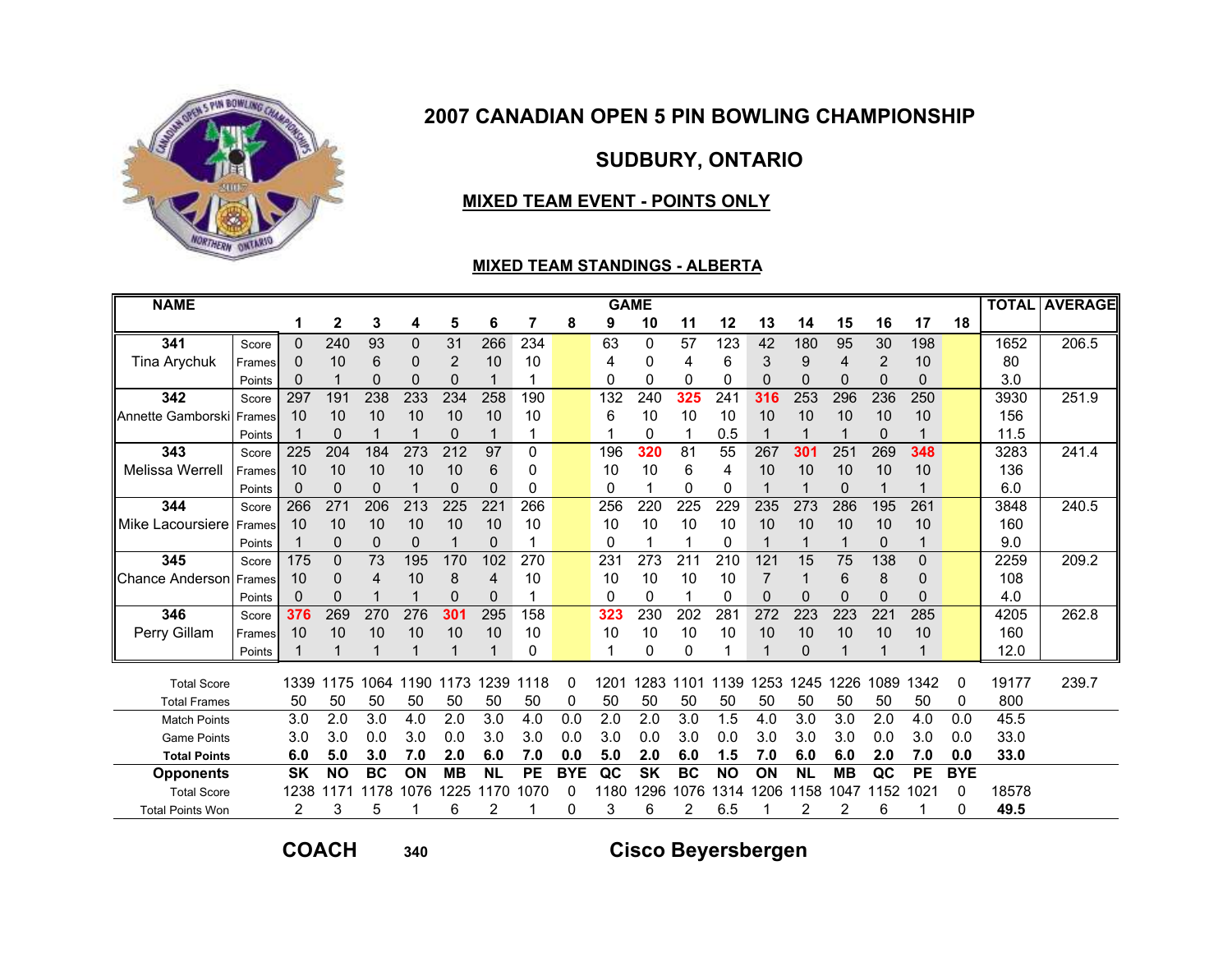

SUDBURY, ONTARIO

### MIXED TEAM EVENT - POINTS ONLY

#### MIXED TEAM STANDINGS - BRITISH COLUMBIA

| $\overline{2}$<br>3<br>5<br>7<br>12<br>16<br>17<br>8<br>9<br>11<br>13<br>14<br>15<br>18<br>4<br>6<br>10<br>241<br>226<br>70<br>223<br>38<br>148<br>124<br>46<br>84<br>203<br>45<br>225<br>0<br>258<br>1690<br>0<br>$\mathbf 0$<br>0<br>Score<br>6<br>3<br>84<br>Margaret Lindsay<br>10<br>2<br>5<br>10<br>10<br>10<br>10<br>10<br>0<br>0<br>0<br>4<br>0<br>4<br>Frames<br>$\Omega$<br>0<br>$\Omega$<br>$\Omega$<br>$\mathbf{0}$<br>$\mathbf 0$<br>$\Omega$<br>0<br>3.0<br>0<br>0<br>0<br>1<br>$\Omega$<br>$\Omega$<br>Points<br>242<br>150<br>211<br>281<br>164<br>191<br>205<br>76<br>247<br>253<br>217<br>243<br>90<br>130<br>216<br>76<br>210<br>2960<br>Score<br>Sandy Wilschek<br>5<br>10<br>10<br>10<br>10<br>137<br>10<br>10<br>10<br>10<br>5<br>10<br>10<br>10<br>5<br>8<br>4<br>Frames<br>0<br>0<br>0<br>11.0<br>0<br>1<br>0<br>Points | 201.2<br>216.1<br>197.7 |
|-------------------------------------------------------------------------------------------------------------------------------------------------------------------------------------------------------------------------------------------------------------------------------------------------------------------------------------------------------------------------------------------------------------------------------------------------------------------------------------------------------------------------------------------------------------------------------------------------------------------------------------------------------------------------------------------------------------------------------------------------------------------------------------------------------------------------------------------------|-------------------------|
|                                                                                                                                                                                                                                                                                                                                                                                                                                                                                                                                                                                                                                                                                                                                                                                                                                                 |                         |
|                                                                                                                                                                                                                                                                                                                                                                                                                                                                                                                                                                                                                                                                                                                                                                                                                                                 |                         |
|                                                                                                                                                                                                                                                                                                                                                                                                                                                                                                                                                                                                                                                                                                                                                                                                                                                 |                         |
|                                                                                                                                                                                                                                                                                                                                                                                                                                                                                                                                                                                                                                                                                                                                                                                                                                                 |                         |
|                                                                                                                                                                                                                                                                                                                                                                                                                                                                                                                                                                                                                                                                                                                                                                                                                                                 |                         |
|                                                                                                                                                                                                                                                                                                                                                                                                                                                                                                                                                                                                                                                                                                                                                                                                                                                 |                         |
|                                                                                                                                                                                                                                                                                                                                                                                                                                                                                                                                                                                                                                                                                                                                                                                                                                                 |                         |
| 243<br>$\overline{31}$<br>$\overline{225}$<br>264<br>224<br>109<br>$\overline{215}$<br>196<br>169<br>187<br>206<br>80<br>78<br>196<br>96<br>106<br>208<br>2590<br>Score                                                                                                                                                                                                                                                                                                                                                                                                                                                                                                                                                                                                                                                                         |                         |
| 5<br>10<br>10<br>5<br>10<br>131<br><b>I</b> Rosanna Friedrich Frames<br>6<br>10<br>6<br>10<br>10<br>10<br>10<br>4<br>10<br>5<br>10                                                                                                                                                                                                                                                                                                                                                                                                                                                                                                                                                                                                                                                                                                              |                         |
| 0<br>0<br>$\Omega$<br>$\mathbf{0}$<br>0<br>0<br>$\Omega$<br>0<br>4.0<br>0<br>0<br>0<br>0<br>Points                                                                                                                                                                                                                                                                                                                                                                                                                                                                                                                                                                                                                                                                                                                                              |                         |
| 244<br>60<br>266<br>250<br>230<br>253<br>191<br>101<br>242<br>296<br>252<br>213<br>248<br>226<br>227<br>312<br>219<br>3586<br>Score                                                                                                                                                                                                                                                                                                                                                                                                                                                                                                                                                                                                                                                                                                             | 242.3                   |
| 10<br>10<br>10<br>10<br>6<br>10<br>10<br>10<br>148<br><b>Barrie Wright</b><br>2<br>10<br>10<br>10<br>10<br>10<br>10<br>10<br>Frames                                                                                                                                                                                                                                                                                                                                                                                                                                                                                                                                                                                                                                                                                                             |                         |
| 0<br>10.0<br>$\Omega$<br>$\Omega$<br>0<br>$\Omega$<br>0<br>Points                                                                                                                                                                                                                                                                                                                                                                                                                                                                                                                                                                                                                                                                                                                                                                               |                         |
| 245<br>225<br>323<br>201<br>204<br>243<br>214<br>209<br>201<br>178<br>199<br>217<br>247<br>211<br>246<br>207<br>3693<br>368<br>Score                                                                                                                                                                                                                                                                                                                                                                                                                                                                                                                                                                                                                                                                                                            | 230.8                   |
| Jeramie Bender<br>10<br>10<br>10<br>10<br>10<br>10<br>160<br>10<br>10<br>10<br>10<br>10<br>10<br>10<br>10<br>10<br>10<br>Frames                                                                                                                                                                                                                                                                                                                                                                                                                                                                                                                                                                                                                                                                                                                 |                         |
| 9.0<br>0<br>0<br>0<br>0<br>0<br>0<br>0<br>Points                                                                                                                                                                                                                                                                                                                                                                                                                                                                                                                                                                                                                                                                                                                                                                                                |                         |
| 251<br>246<br>246<br>186<br>139<br>268<br>206<br>154<br>146<br>179<br>342<br>315<br>228<br>191<br>91<br>99<br>109<br>3150<br>Score                                                                                                                                                                                                                                                                                                                                                                                                                                                                                                                                                                                                                                                                                                              | 225.0                   |
| 5<br>5<br>10<br>10<br>10<br>8<br>10<br>10<br>10<br>10<br>10<br>140<br>Chris Conley<br>10<br>10<br>5<br>10<br>Frames                                                                                                                                                                                                                                                                                                                                                                                                                                                                                                                                                                                                                                                                                                                             |                         |
| 0<br>$\Omega$<br>4.0<br>$\Omega$<br>0<br>0<br>0<br>0<br>0<br>0<br>0<br>0<br>0<br>Points                                                                                                                                                                                                                                                                                                                                                                                                                                                                                                                                                                                                                                                                                                                                                         |                         |
| 1230<br>1076<br>998<br>1084<br>17669<br>1068<br>1164<br>1049<br>1040<br>1015<br>$\Omega$<br>1256<br>1174<br>1179<br>1071<br><b>Total Score</b><br>$\Omega$<br>1178<br>1028<br>1059                                                                                                                                                                                                                                                                                                                                                                                                                                                                                                                                                                                                                                                              | 220.9                   |
| 800<br>50<br>50<br>50<br>50<br>50<br>50<br>50<br>50<br>50<br>50<br>50<br>50<br>50<br>50<br>50<br>50<br>0<br>0<br><b>Total Frames</b>                                                                                                                                                                                                                                                                                                                                                                                                                                                                                                                                                                                                                                                                                                            |                         |
| 3.0<br>2.0<br>41.0<br>0.0<br>2.0<br>3.0<br>3.0<br>2.0<br>2.0<br>0.0<br>4.0<br>3.0<br>3.0<br>3.0<br>3.0<br>2.0<br>1.0<br>1.0<br>4.0<br><b>Match Points</b>                                                                                                                                                                                                                                                                                                                                                                                                                                                                                                                                                                                                                                                                                       |                         |
| 3.0<br>3.0<br>0.0<br>3.0<br>0.0<br>0.0<br>0.0<br>3.0<br>3.0<br>3.0<br>21.0<br>0.0<br>0.0<br>0.0<br>0.0<br>0.0<br>0.0<br>0.0<br>3.0<br><b>Game Points</b>                                                                                                                                                                                                                                                                                                                                                                                                                                                                                                                                                                                                                                                                                        |                         |
| 5.0<br>7.0<br>62.0<br>6.0<br>0.0<br>2.0<br>6.0<br>2.0<br>3.0<br>1.0<br>2.0<br>2.0<br>0.0<br>7.0<br>6.0<br>3.0<br>3.0<br>6.0<br>1.0<br><b>Total Points</b>                                                                                                                                                                                                                                                                                                                                                                                                                                                                                                                                                                                                                                                                                       |                         |
| <b>MB</b><br><b>BYE</b><br><b>AB</b><br><b>NL</b><br>QC<br>ON<br><b>SK</b><br><b>PE</b><br><b>MB</b><br><b>AB</b><br><b>BYE</b><br><b>NL</b><br>ON<br>QC<br><b>SK</b><br><b>PE</b><br><b>NO</b><br><b>NO</b><br><b>Opponents</b>                                                                                                                                                                                                                                                                                                                                                                                                                                                                                                                                                                                                                |                         |
| 1077<br>1064<br>1125<br>994<br>1210<br>1308<br>1138<br>1098<br>1202<br>17569<br>1073<br>1154<br>1072<br>955<br>1048<br>950<br><b>Total Score</b><br>0<br>0<br>1101                                                                                                                                                                                                                                                                                                                                                                                                                                                                                                                                                                                                                                                                              |                         |
| 5<br>5<br>2<br>66.0<br>2<br>0<br>3<br>6<br>2<br>6<br>6<br>6<br>2<br>5<br>0<br><b>Total Points Won</b>                                                                                                                                                                                                                                                                                                                                                                                                                                                                                                                                                                                                                                                                                                                                           |                         |

COACH

<sup>240</sup>

Laddie MacKinnon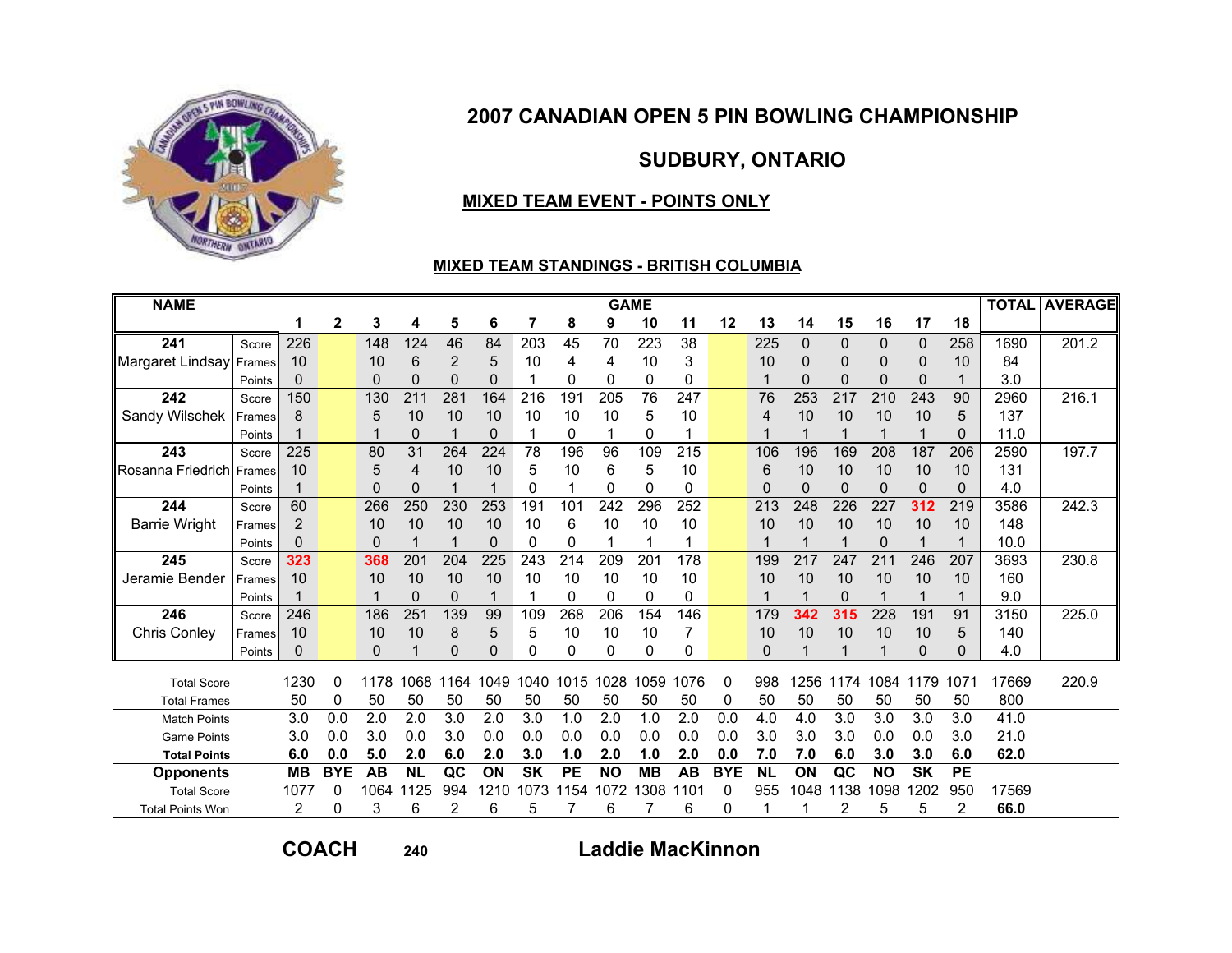

# SUDBURY, ONTARIO

#### MIXED TEAM EVENT - POINTS ONLY

#### MIXED TEAM STANDINGS - MANITOBA

| <b>NAME</b>             |        |           |              |            |                  |           |           |           |                | <b>GAME</b>      |           |            |          |          |           |      |                |             |                |       | <b>TOTAL AVERAGE</b> |
|-------------------------|--------|-----------|--------------|------------|------------------|-----------|-----------|-----------|----------------|------------------|-----------|------------|----------|----------|-----------|------|----------------|-------------|----------------|-------|----------------------|
|                         |        | 1         | $\mathbf{2}$ | 3          | 4                | 5         | 6         | 7         | 8              | 9                | 10        | 11         | 12       | 13       | 14        | 15   | 16             | 17          | 18             |       |                      |
| 541                     | Score  | 169       | 176          |            | 259              | 237       | 239       | 68        | 107            | 195              | 246       |            | 262      | 81       | 0         | 106  | 254            | 200         | 190            | 2789  | 223.1                |
| Donna Watson            | Frames | 10        | 5            |            | 10               | 10        | 10        | 5         | 4              | 10               | 10        |            | 10       | 5        | $\Omega$  | 6    | 10             | 10          | 10             | 125   |                      |
|                         | Points | 0         | 0.5          |            | 0                |           |           | 0         | 0              |                  |           |            | $\Omega$ | $\Omega$ | $\Omega$  | 0    |                | $\Omega$    | $\Omega$       | 5.5   |                      |
| 542                     | Score  | 76        | 201          |            | 250              | 263       | 240       | 260       | 95             | 204              | 262       |            | 216      | 83       | 296       | 203  | 97             | 100         | 300            | 3146  | 231.3                |
| Sandi Anderson          | Frames | 5         | 10           |            | 10               | 10        | 10        | 10        | 6              | 10               | 10        |            | 10       | 5        | 10        | 10   | 6              | 4           | 10             | 136   |                      |
|                         | Points | $\Omega$  |              |            | 0                | 0         | 0         | 0         |                |                  |           |            |          | $\Omega$ |           | 0    | $\Omega$       | $\mathbf 0$ |                | 7.0   |                      |
| 543                     | Score  | 254       | 168          |            | $\overline{246}$ | 269       | 0         | 226       | 226            | $\overline{242}$ | 259       |            | 253      | 200      | 234       | 60   | 49             | 299         | 80             | 3065  | 230.5                |
| Karen Born              | Frames | 10        | 10           |            | 10               | 10        | 0         | 10        | 10             | 10               | 10        |            | 10       | 10       | 10        | 4    | $\overline{4}$ | 10          | 5              | 133   |                      |
|                         | Points |           | 0            |            | 0                |           | 0         |           |                |                  |           |            |          | $\Omega$ |           | 0    | $\Omega$       |             | 0              | 9.0   |                      |
| 544                     | Score  | 217       | 242          |            | 126              | 113       | 213       | 240       | 182            | 0                | 293       |            | 128      | 196      | 345       | 173  | 270            | 242         | 246            | 3226  | 233.8                |
| Aaron Alblas            | Frames | 10        | 10           |            | 6                | 5         | 10        | 10        | 10             | 0                | 10        |            |          | 10       | 10        | 10   | 10             | 10          | 10             | 138   |                      |
|                         | Points | $\Omega$  | $\mathbf{0}$ |            |                  | 0         |           |           | 0              | 0                | 1         |            | 0        | $\Omega$ |           |      |                |             |                | 9.0   |                      |
| 545                     | Score  | 248       | 255          |            | 273              | 265       | 221       | 113       | 208            | 229              | 0         |            | 85       | 209      | 274       | 246  | 297            | 258         | 221            | 3402  | 246.5                |
| Mathew Turanski         | Frames | 10        | 10           |            | 10               | 10        | 10        | 5         | 10             | 10               | 0         |            | 3        | 10       | 10        | 10   | 10             | 10          | 10             | 138   |                      |
|                         | Points |           |              |            |                  |           | 0         | 0         | 0              |                  | 0         |            |          | $\Omega$ |           | 0    |                | $\Omega$    |                | 9.0   |                      |
| 546                     | Score  | 113       | 81           |            | 114              | 78        | 249       | 213       | 268            | 266              | 248       |            | 226      | 214      | 264       | 259  | 301            | 94          | 108            | 3096  | 238.2                |
| Kyle Hendin             | Frames | 5         | 5            |            | 4                | 5         | 10        | 10        | 10             | 10               | 10        |            | 10       | 10       | 10        | 10   | 10             | 6           | 5              | 130   |                      |
|                         | Points | $\Omega$  | $\Omega$     |            | 0                | 0         | 0         | 0         | 1              |                  | 0         |            |          |          |           |      |                | $\Omega$    | $\Omega$       | 7.0   |                      |
| <b>Total Score</b>      |        | 1077      | 1123         | $\Omega$   | 1268             | 1225      | 1162      | 1120      | 1086           | 136              | 308       | 0          | 1170     | 983      | 1413      | 1047 | 1268           | 1193        | 1145           | 18724 | 234.1                |
| <b>Total Frames</b>     |        | 50        | 50           | 0          | 50               | 50        | 50        | 50        | 50             | 50               | 50        | 0          | 50       | 50       | 50        | 50   | 50             | 50          | 50             | 800   |                      |
| <b>Match Points</b>     |        | 2.0       | 2.5          | 0.0        | 2.0              | 3.0       | 2.0       | 2.0       | 3.0            | 5.0              | 4.0       | 0.0        | 4.0      | 1.0      | 5.0       | 2.0  | 4.0            | 2.0         | 3.0            | 46.5  |                      |
| <b>Game Points</b>      |        | 0.0       | 3.0          | 0.0        | 3.0              | 3.0       | 0.0       | 0.0       | 3.0            | 3.0              | 3.0       | 0.0        | 3.0      | 0.0      | 3.0       | 0.0  | 3.0            | 3.0         | 3.0            | 33.0  |                      |
| <b>Total Points</b>     |        | 2.0       | 5.5          | 0.0        | 5.0              | 6.0       | 2.0       | 2.0       | 6.0            | 8.0              | 7.0       | 0.0        | 7.0      | 1.0      | 8.0       | 2.0  | 7.0            | 5.0         | 6.0            | 79.5  |                      |
| <b>Opponents</b>        |        | <b>BC</b> | ON           | <b>BYE</b> | QC               | <b>AB</b> | <b>SK</b> | <b>NL</b> | <b>NO</b>      | <b>PE</b>        | <b>BC</b> | <b>BYE</b> | ON       | QC       | <b>SK</b> | AB   | <b>PE</b>      | <b>NL</b>   | <b>NO</b>      |       |                      |
| <b>Total Score</b>      |        | 1230      | 1108         | 0          | 1264             | 1173      | 1164      | 1166      | 982            | 851              | 1059      |            | 1098     | 1162     | 1173      | 1226 | 938            | 1116        | 1046           | 17756 |                      |
| <b>Total Points Won</b> |        | 6         | 2.5          | $\Omega$   | 3                | 2         | 6         | 6         | $\overline{2}$ | 0                |           | $\Omega$   |          |          | 0         | 6    |                | 3           | $\overline{2}$ | 48.5  |                      |

COACH

$$
40
$$

### <sup>540</sup> Jack Alblas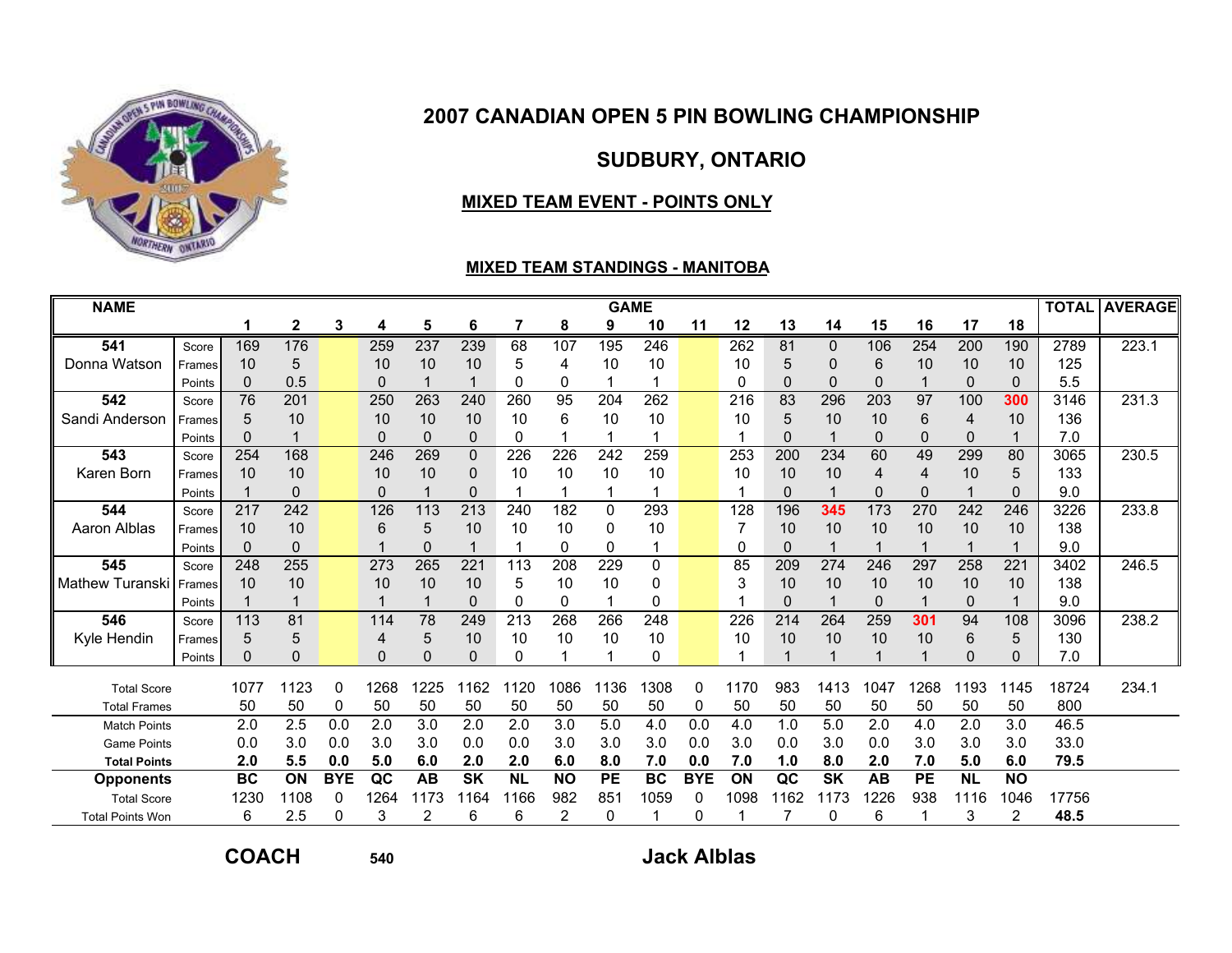

## SUDBURY, ONTARIO

### MIXED TEAM EVENT - POINTS ONLY

#### MIXED TEAM STANDINGS - NEWFOUNDLAND/LABRADOR

| <b>NAME</b>             |        |            |              |           |           |           |          |           |           | <b>GAME</b> |            |           |          |           |                 |           |           |                |                |       | <b>TOTAL AVERAGE</b> |
|-------------------------|--------|------------|--------------|-----------|-----------|-----------|----------|-----------|-----------|-------------|------------|-----------|----------|-----------|-----------------|-----------|-----------|----------------|----------------|-------|----------------------|
|                         |        |            | $\mathbf{2}$ | 3         | 4         | 5         | 6        | 7         | 8         | 9           | 10         | 11        | 12       | 13        | 14              | 15        | 16        | 17             | 18             |       |                      |
| 1141                    | Score  |            | 146          | 61        | 96        | 0         | 123      | 177       | 246       | 50          |            | 0         | 0        | 92        | 196             | 198       | 206       | 227            | 253            | 2071  | 199.1                |
| Sharon Corcoran         | Frames |            | 10           | 3         | 6         | 0         | 6        | 10        | 10        | 4           |            | 0         | 0        | 5         | 10              | 10        | 10        | 10             | 10             | 104   |                      |
|                         | Points |            | $\Omega$     | $\Omega$  | $\Omega$  | $\Omega$  | $\Omega$ | $\Omega$  | 0         | 0           |            | $\Omega$  | $\Omega$ | $\Omega$  | $\Omega$        | 1         | $\Omega$  | 1              |                | 3.0   |                      |
| 1142                    | Score  |            | 188          | 99        | 279       | 178       | 343      | 213       | 205       | 232         |            | 220       | 189      | 77        | 95              | $\Omega$  | 231       | 125            | 35             | 2709  | 211.6                |
| Catherine Kearley       | Frames |            | 10           | 7         | 10        | 10        | 10       | 10        | 10        | 10          |            | 10        | 10       | 5         | 7               | 0         | 10        | $\overline{7}$ | $\overline{2}$ | 128   |                      |
|                         | Points |            | $\Omega$     | $\Omega$  | 1         | $\Omega$  |          | 1         | 0         |             |            | 0         | 0        | $\Omega$  | $\Omega$        | 0         |           | 0              | 0              | 5.0   |                      |
| 1143                    | Score  |            | 25           | 192       | 238       | 238       | 63       | $\Omega$  | 0         | 140         |            | 209       | 220      | 175       | $\overline{53}$ | 178       | $\Omega$  | 41             | 144            | 1916  | 195.5                |
| Janet Smith             | Frames |            | 2            | 10        | 10        | 10        | 4        | 0         | 0         | 6           |            | 10        | 10       | 10        | 3               | 10        | 0         | 3              | 10             | 98    |                      |
|                         | Points |            | 0            | $\Omega$  | 1         |           | 0        | 0         | 0         | 0           |            |           | 0        | $\Omega$  | 0               | $\Omega$  | $\Omega$  | 0              | 0              | 3.0   |                      |
| 1144                    | Score  |            | 235          | 169       | 236       | 194       | 242      | 254       | 249       | 187         |            | 207       | 249      | 177       | 264             | 180       | 188       | 246            | 213            | 3490  | 218.1                |
| Ray Allison             | Frames |            | 10           | 10        | 10        | 10        | 10       | 10        | 10        | 10          |            | 10        | 10       | 10        | 10              | 10        | 10        | 10             | 10             | 160   |                      |
|                         | Points |            |              | $\Omega$  | 1         | $\Omega$  | $\Omega$ |           | 1         | 0           |            | $\Omega$  | 0        | $\Omega$  | $\Omega$        | $\Omega$  | $\Omega$  | 1              |                | 6.0   |                      |
| 1145                    | Score  |            | 106          | 169       | 62        | 177       | 217      | 164       | 223       | 233         |            | 203       | 211      | 228       | 253             | 172       | 211       | 187            | 139            | 2955  | 197.0                |
| Dale Miller             | Frames |            | 8            | 10        | 4         | 10        | 10       | 10        | 10        | 10          |            | 10        | 10       | 10        | 10              | 10        | 10        | 10             | 8              | 150   |                      |
|                         | Points |            | 0            | $\Omega$  | 0         | $\Omega$  |          | $\Omega$  | 0         |             |            |           | 0        | 1         |                 | $\Omega$  | $\Omega$  | 0              | 0              | 5.0   |                      |
| 1146                    | Score  |            | 209          | 290       | 214       | 257       | 182      | 358       | 200       | 267         |            | 242       | 296      | 206       | 297             | 205       | 248       | 290            | 221            | 3982  | 248.9                |
| <b>Colin Smith</b>      | Frames |            | 10           | 10        | 10        | 10        | 10       | 10        | 10        | 10          |            | 10        | 10       | 10        | 10              | 10        | 10        | 10             | 10             | 160   |                      |
|                         | Points |            | $\Omega$     |           | $\Omega$  | $\Omega$  | $\Omega$ |           | 0         |             |            |           |          | $\Omega$  |                 | $\Omega$  | $\Omega$  |                |                | 8.0   |                      |
| <b>Total Score</b>      |        | 0          | 909          | 980       | 1125      | 1044      | 1170     | 1166      | 123<br>-1 | 1109        | 0          | 1081      | 1165     | 955       | 1158            | 933       | 1084      | 116<br>1       | 1005           | 17123 | 214.0                |
| <b>Total Frames</b>     |        | 0          | 50           | 50        | 50        | 50        | 50       | 50        | 50        | 50          | 0          | 50        | 50       | 50        | 50              | 50        | 50        | 50             | 50             | 800   |                      |
| <b>Match Points</b>     |        | 0.0        | 1.0          | 1.0       | 3.0       | 1.0       | 2.0      | 3.0       | 1.0       | 3.0         | 0.0        | 3.0       | 1.0      | 1.0       | 2.0             | 1.0       | 1.0       | 3.0            | 3.0            | 30.0  |                      |
| <b>Game Points</b>      |        | 0.0        | 0.0          | 3.0       | 3.0       | 0.0       | 0.0      | 3.0       | 0.0       | 0.0         | 0.0        | 3.0       | 0.0      | 0.0       | 0.0             | 0.0       | 0.0       | 0.0            | 0.0            | 12.0  |                      |
| <b>Total Points</b>     |        | 0.0        | 1.0          | 4.0       | 6.0       | 1.0       | 2.0      | 6.0       | 1.0       | 3.0         | 0.0        | 6.0       | 1.0      | 1.0       | 2.0             | 1.0       | 1.0       | 3.0            | 3.0            | 42.0  |                      |
| <b>Opponents</b>        |        | <b>BYE</b> | $_{\alpha}$  | <b>PE</b> | <b>BC</b> | <b>NO</b> | AB       | <b>MB</b> | ON        | <b>SK</b>   | <b>BYE</b> | <b>PE</b> | QC       | <b>BC</b> | AB              | <b>NO</b> | <b>SK</b> | <b>MB</b>      | ON             |       |                      |
| <b>Total Score</b>      |        |            | 1202         | 958       | 1068      | 1080      | 1239     | 1120      | 1224      | 1190        | 0          | 1075      | 212      | 998       | 1245            | 1217      | 1272      | 193            | 1065           | 18358 |                      |
| <b>Total Points Won</b> |        | 0          |              | 4         | 2         |           | 6        | 2         | 7         | 5           | 0          | 2         |          | 7         | 6               |           |           | 5              | 5              | 86.0  |                      |

COACH

1140 **Paul Ring**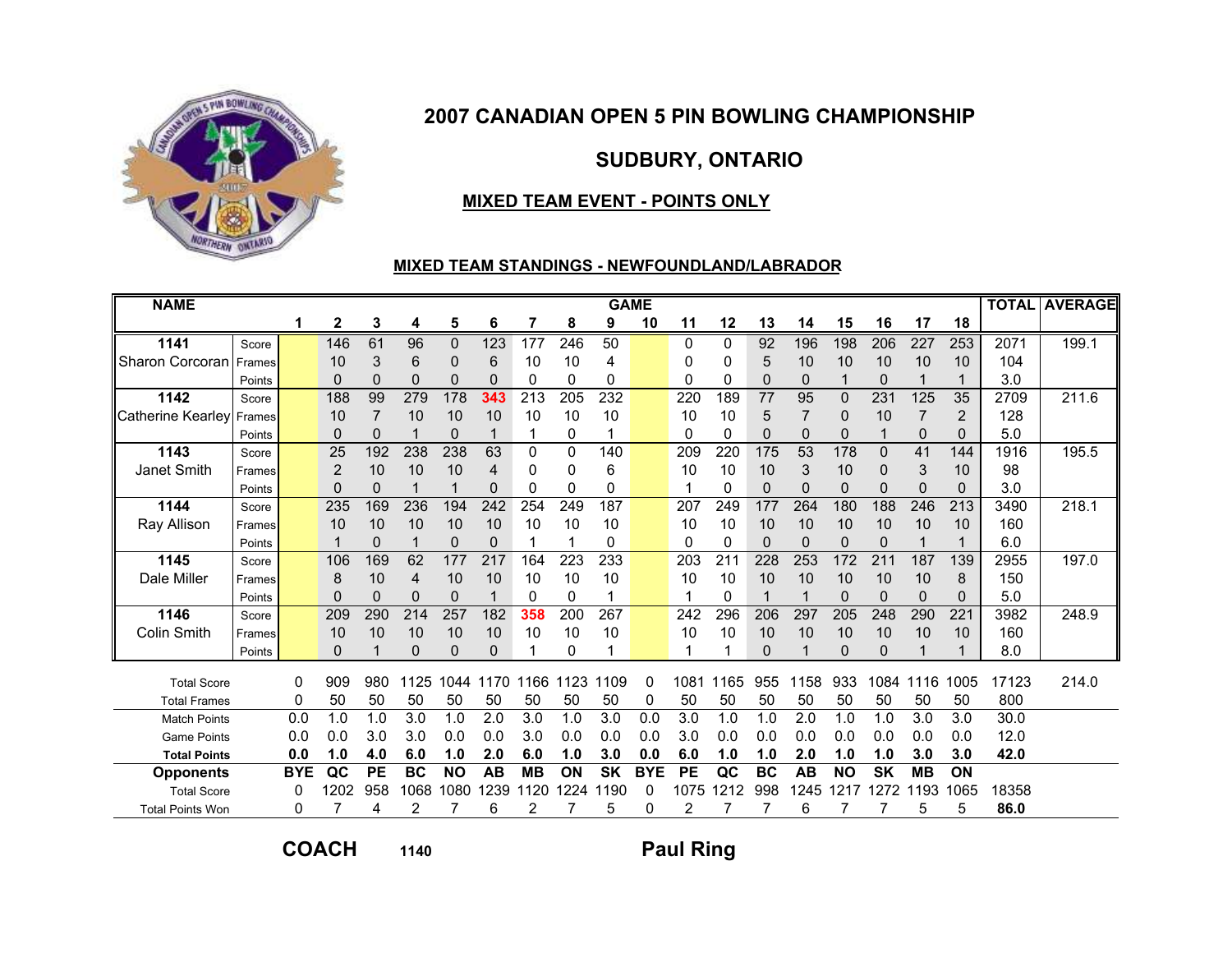

# SUDBURY, ONTARIO

### MIXED TEAM EVENT - POINTS ONLY

#### MIXED TEAM STANDINGS - NORTHERN ONTARIO

| <b>NAME</b>             |        |                  |              |             |           |           |            |      |           |           | <b>GAME</b> |          |           |                |            |           |             |      |           |       | <b>TOTAL AVERAGE</b> |
|-------------------------|--------|------------------|--------------|-------------|-----------|-----------|------------|------|-----------|-----------|-------------|----------|-----------|----------------|------------|-----------|-------------|------|-----------|-------|----------------------|
|                         |        | 1                | $\mathbf{2}$ | 3           | 4         | 5         | 6          | 7    | 8         | 9         | 10          | 11       | 12        | 13             | 14         | 15        | 16          | 17   | 18        |       |                      |
| 741                     | Score  | $\overline{212}$ | 200          | 63          | 262       | 198       |            | 0    | 241       | 88        | 82          | 101      | 251       | 202            |            | 104       | 276         | 138  | 83        | 2501  | 211.9                |
| Donna Stevens           | Frames | 10               | 10           | 4           | 10        | 10        |            | 0    | 10        | 5         | 6           | 4        | 10        | 10             |            | 6         | 10          | 7    | 6         | 118   |                      |
|                         | Points |                  |              | 0           | 1         |           |            | 0    | 0         | 0         | 0           |          |           | $\Omega$       |            | $\Omega$  | 1           | 0    | 0         | 7.0   |                      |
| 742                     | Score  | 246              | 133          | 265         | 198       | 203       |            | 223  | 76        | 161       | 103         | 113      | $\Omega$  | 43             |            | 58        | 62          | 167  | 93        | 2144  | 202.3                |
| Doris Kirkey            | Frames | 10               | 8            | 10          | 10        | 10        |            | 10   | 4         | 10        | 4           | 6        | 0         | $\overline{2}$ |            | 4         | 4           | 10   | 4         | 106   |                      |
|                         | Points | 0                | $\Omega$     | 1           | 1         |           |            | 0    | 0         | 0         | 0           | $\Omega$ | 0         | $\Omega$       |            | 0         | $\Omega$    | 0    | 0         | 3.0   |                      |
| 743                     | Score  | 183              | 60           | 238         | 261       | 63        |            | 233  | 93        | 228       | 242         | 299      | 241       | 149            |            | 293       | 195         | 263  | 248       | 3289  | 233.3                |
| Lynda Presse            | Frames | 10               | 2            | 10          | 10        | 5         |            | 10   | 6         | 10        | 10          | 10       | 10        | 8              |            | 10        | 10          | 10   | 10        | 141   |                      |
|                         | Points | 0                | 0            | $\mathbf 0$ | 1         | $\Omega$  |            | 0    | 0         |           |             |          | 0.5       | $\Omega$       |            |           | $\mathbf 0$ | 1    |           | 7.5   |                      |
| 744                     | Score  | 288              | 248          | 303         | 209       | 93        |            | 234  | 189       | 130       | 235         | 249      | 312       | 233            |            | 226       | 113         | 234  | 194       | 3490  | 239.0                |
| <b>Barry Stevens</b>    | Frames | 10               | 10           | 10          | 10        | 5         |            | 10   | 10        | 5         | 10          | 10       | 10        | 10             |            | 10        | 6           | 10   | 10        | 146   |                      |
|                         | Points |                  | 0            |             | $\Omega$  | 0         |            | 0.5  |           | 0         |             | 0        |           | $\Omega$       |            |           | 0           | 0    | 0         | 6.5   |                      |
| 745                     | Score  | 49               | 242          | 94          | 107       | 237       |            | 261  | 233       | 272       | 261         | 233      | 258       | 217            |            | 323       | 273         | 183  | 197       | 3440  | 235.6                |
| <b>Rob Cardinal</b>     | Frames | $\overline{4}$   | 10           | 6           | 6         | 10        |            | 10   | 10        | 10        | 10          | 10       | 10        | 10             |            | 10        | 10          | 10   | 10        | 146   |                      |
|                         | Points | 0                |              | 0           | 0         |           |            |      |           |           |             | 0        | $\Omega$  |                |            |           |             | 0    |           | 10.0  |                      |
| 746                     | Score  | 105              | 288          | 202         | 81        | 286       |            | 263  | 150       | 193       | 246         | 179      | 252       | 243            |            | 213       | 179         | 110  | 231       | 3221  | 225.2                |
| <b>Troy Raymond</b>     | Frames | 6                | 10           | 10          | 4         | 10        |            | 10   | 10        | 10        | 10          | 10       | 10        | 10             |            | 10        | 10          | 3    | 10        | 143   |                      |
|                         | Points | 0                |              | $\Omega$    | 0         |           |            |      | 0         |           |             | $\Omega$ |           |                |            |           | $\Omega$    | 1    | O         | 9.0   |                      |
| <b>Total Score</b>      |        | 1083             | 1171         | 1165        | 1118      | 1080      | 0          | 1214 | 982       | 1072      | 1169        | 1174     | 1314      | 1087           | 0          | 1217      | 1098        | 1095 | 1046      | 18085 | 226.1                |
| <b>Total Frames</b>     |        | 50               | 50           | 50          | 50        | 50        | 0          | 50   | 50        | 50        | 50          | 50       | 50        | 50             | 0          | 50        | 50          | 50   | 50        | 800   |                      |
| <b>Match Points</b>     |        | 2.0              | 3.0          | 2.0         | 3.0       | 4.0       | 0.0        | 2.5  | 2.0       | 3.0       | 4.0         | 2.0      | 3.5       | 2.0            | 0.0        | 4.0       | 2.0         | 2.0  | 2.0       | 43.0  |                      |
| <b>Game Points</b>      |        | 3.0              | 0.0          | 0.0         | 3.0       | 3.0       | 0.0        | 3.0  | 0.0       | 3.0       | 3.0         | 3.0      | 3.0       | 3.0            | 0.0        | 3.0       | 3.0         | 0.0  | 0.0       | 33.0  |                      |
| <b>Total Points</b>     |        | 5.0              | 3.0          | 2.0         | 6.0       | 7.0       | 0.0        | 5.5  | 2.0       | 6.0       | 7.0         | 5.0      | 6.5       | 5.0            | 0.0        | 7.0       | 5.0         | 2.0  | 2.0       | 76.0  |                      |
| <b>Opponents</b>        |        | <b>PE</b>        | <b>AB</b>    | QC          | <b>SK</b> | <b>NL</b> | <b>BYE</b> | ON   | <b>MB</b> | <b>BC</b> | <b>PE</b>   | QC       | <b>AB</b> | <b>SK</b>      | <b>BYE</b> | <b>NL</b> | <b>BC</b>   | ON   | <b>MB</b> |       |                      |
| <b>Total Score</b>      |        | 955              | 1175         | 1417        | 1061      | 1044      | 0          | 1196 | 1086      | 1028      | 933         | 1121     | 139       | 1082           | 0          | 933       | 1084        | 1127 | 1145      | 17526 |                      |
| <b>Total Points Won</b> |        | 3                | 5            | 6           | 2         |           | 0          | 2.5  | 6         | 2         |             | 3        | 1.5       | 3              | 0          |           | 3           | 6    | 6         | 52.0  |                      |

COACH

<sup>740</sup>

Charles Gobeil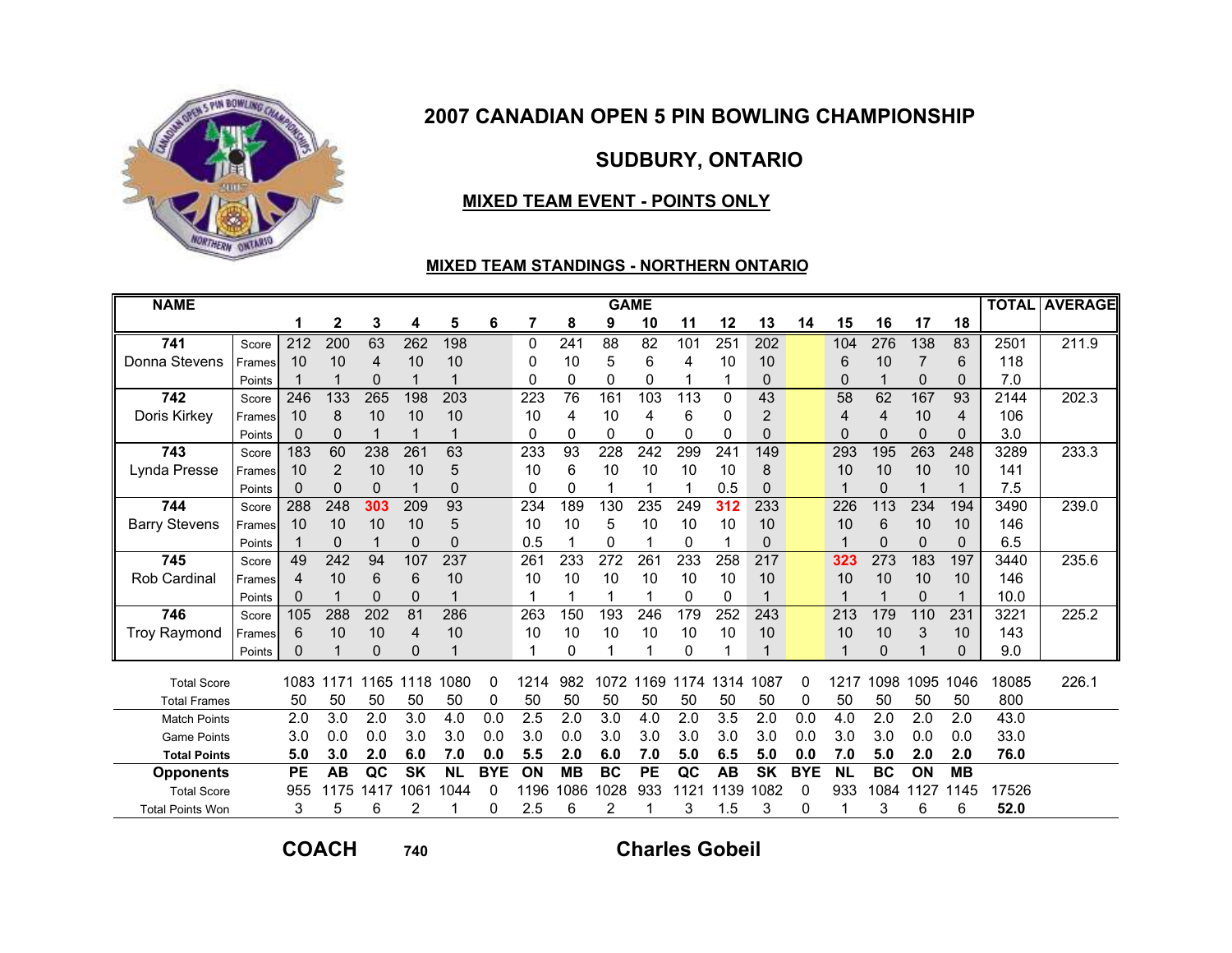

# SUDBURY, ONTARIO

### MIXED TEAM EVENT - POINTS ONLY

#### MIXED TEAM STANDINGS - ONTARIO

| <b>NAME</b>             |        |          |                 |                  |                |           |           |           |           |            | <b>GAME</b> |           |                  |           |           |                  |            |           |           |       | <b>TOTAL AVERAGE</b> |
|-------------------------|--------|----------|-----------------|------------------|----------------|-----------|-----------|-----------|-----------|------------|-------------|-----------|------------------|-----------|-----------|------------------|------------|-----------|-----------|-------|----------------------|
|                         |        |          | 2               | 3                | 4              | 5         | 6         |           | 8         | 9          | 10          | 11        | 12               | 13        | 14        | 15               | 16         | 17        | 18        |       |                      |
| 641                     | Score  | 109      | $\overline{56}$ | $\overline{218}$ | 180            | 130       | 340       | 301       | 255       |            | 313         | 171       | $\overline{123}$ | 93        | 218       | $\overline{212}$ |            | 210       | 193       | 3122  | 233.0                |
| Angelle Marcoux         | Frames | 6        | 3               | 10               | 10             | 5         | 10        | 10        | 10        |            | 10          | 10        | 6                | 4         | 10        | 10               |            | 10        | 10        | 134   |                      |
|                         | Points | 0        | $\Omega$        | $\mathbf{0}$     | $\overline{0}$ | 0         |           |           |           |            |             | 0         | 0                | 0         |           | $\Omega$         |            | 0         | 0         | 5.0   |                      |
| 642                     | Score  | 246      | 184             | 214              | 238            | 335       | 258       | 234       | 311       |            | 190         | 269       | 194              | 245       | 238       | 32               |            | 241       | 194       | 3623  | 238.4                |
| Dianne Trask            | Frames | 10       | 10              | 10               | 10             | 10        | 10        | 10        | 10        |            | 10          | 10        | 10               | 10        | 10        | $\overline{2}$   |            | 10        | 10        | 152   |                      |
|                         | Points | $\Omega$ | $\Omega$        | $\Omega$         | $\Omega$       | 1         | 1         | 0.5       | 1         |            | 0           |           | 0                | $\Omega$  | $\Omega$  | $\Omega$         |            | 0         | 0         | 4.5   |                      |
| 643                     | Score  | 235      | 155             | 97               | 265            | 200       | 197       | 241       | 223       |            | 269         | 54        | 203              | 183       | 60        | 199              |            | 175       | 240       | 2996  | 214.0                |
| Wilma Vanderzwaag       | Frames | 10       |                 | 5                | 10             | 10        | 10        | 10        | 10        |            | 10          | 4         | 10               | 10        | 4         | 10               |            | 10        | 10        | 140   |                      |
|                         | Points | 0        | 0               | 0                | 0              |           |           |           | 0         |            |             | 0         | 0                | 0         | 0         |                  |            |           |           | 7.0   |                      |
| 644                     | Score  | 229      | 208             | 239              | 48             | 177       | 113       | 110       | 211       |            | 49          | 118       | 53               | 349       | 202       | 233              |            | 235       | 208       | 2782  | 215.7                |
| <b>Tim Dixon</b>        | Frames | 10       | 10              | 10               | 4              | 10        | 6         | 6         | 10        |            | 3           | 6         | 4                | 10        | 10        | 10               |            | 10        | 10        | 129   |                      |
|                         | Points |          |                 |                  | 0              |           | 0         | 0         | 1         |            | $\Omega$    | 0         | 0                | 1         | $\Omega$  |                  |            | 1         | 0         | 8.0   |                      |
| 645                     | Score  | 50       | 248             | 217              | 226            | 220       | 211       | 56        | 0         |            | 258         | 264       | 309              | 234       | 190       | 268              |            | 266       | 230       | 3247  | 235.3                |
| Dave Pendlebury         | Frames | 4        | 10              | 10               | 10             | 10        | 10        | 4         | 0         |            | 10          | 10        | 10               | 10        | 10        | 10               |            | 10        | 10        | 138   |                      |
|                         | Points | 0        |                 | $\mathbf{0}$     |                |           | 0         | 0         | 0         |            |             |           |                  | $\Omega$  | 0         |                  |            |           |           | 9.0   |                      |
| 646                     | Score  | 220      | 257             | 86               | 119            | 88        | 91        | 254       | 224       |            | 139         | 234       | 216              | 102       | 140       | 134              |            | 0         | $\Omega$  | 2304  | 215.3                |
| Jim Mystyk              | Frames | 10       | 10              | 5                | 6              | 5         | 4         | 10        | 10        |            |             | 10        | 10               | 6         | 6         | 8                |            | 0         | 0         | 107   |                      |
|                         | Points | 0        | 0.5             | $\mathbf{0}$     | 0              | ი         | 0         | $\Omega$  | 1         |            | $\Omega$    |           | $\Omega$         | $\Omega$  | $\Omega$  | $\Omega$         |            | 0         | U         | 2.5   |                      |
| <b>Total Score</b>      |        | 1089     | 1108            | 1071             | 1076           | 150<br>1  | 1210      | 1196      | 224       | 0          | 1218        | 1110      | 1098             | 1206      | 1048      | 1078             | $\Omega$   | 127       | 1065      | 18074 | 225.9                |
| <b>Total Frames</b>     |        | 50       | 50              | 50               | 50             | 50        | 50        | 50        | 50        | 0          | 50          | 50        | 50               | 50        | 50        | 50               | 0          | 50        | 50        | 800   |                      |
| <b>Match Points</b>     |        | 1.0      | 2.5             | 1.0              | 1.0            | 4.0       | 3.0       | 2.5       | 4.0       | 0.0        | 3.0         | 3.0       | 1.0              | 1.0       | 1.0       | 3.0              | 0.0        | 3.0       | 2.0       | 36.0  |                      |
| <b>Game Points</b>      |        | 0.0      | 0.0             | 0.0              | 0.0            | 3.0       | 3.0       | 0.0       | 3.0       | 0.0        | 3.0         | 3.0       | 0.0              | 0.0       | 0.0       | 3.0              | 0.0        | 3.0       | 3.0       | 24.0  |                      |
| <b>Total Points</b>     |        | 1.0      | 2.5             | 1.0              | 1.0            | 7.0       | 6.0       | 2.5       | 7.0       | 0.0        | 6.0         | 6.0       | 1.0              | 1.0       | 1.0       | 6.0              | 0.0        | 6.0       | 5.0       | 60.0  |                      |
| <b>Opponents</b>        |        | QC       | <b>MB</b>       | <b>SK</b>        | <b>AB</b>      | <b>PE</b> | <b>BC</b> | <b>NO</b> | <b>NL</b> | <b>BYE</b> | QC          | <b>SK</b> | <b>MB</b>        | <b>AB</b> | <b>BC</b> | <b>PE</b>        | <b>BYE</b> | <b>NO</b> | <b>NL</b> |       |                      |
| <b>Total Score</b>      |        | 1222     | 1123            | 176              | 1190           | 998       | 1049      | 1214      | 123       | 0          | 1074        | 968       | 170              | 1253      | 1256      | 984              | 0          | 1095      | 1005      | 17900 |                      |
| <b>Total Points Won</b> |        |          | 5.5             |                  | 7              |           | 2         | 5.5       |           | 0          | 2           | 2         |                  |           |           | 2                | $\Omega$   | 2         | 3         | 68.0  |                      |

COACH

<sup>640</sup> Don Harada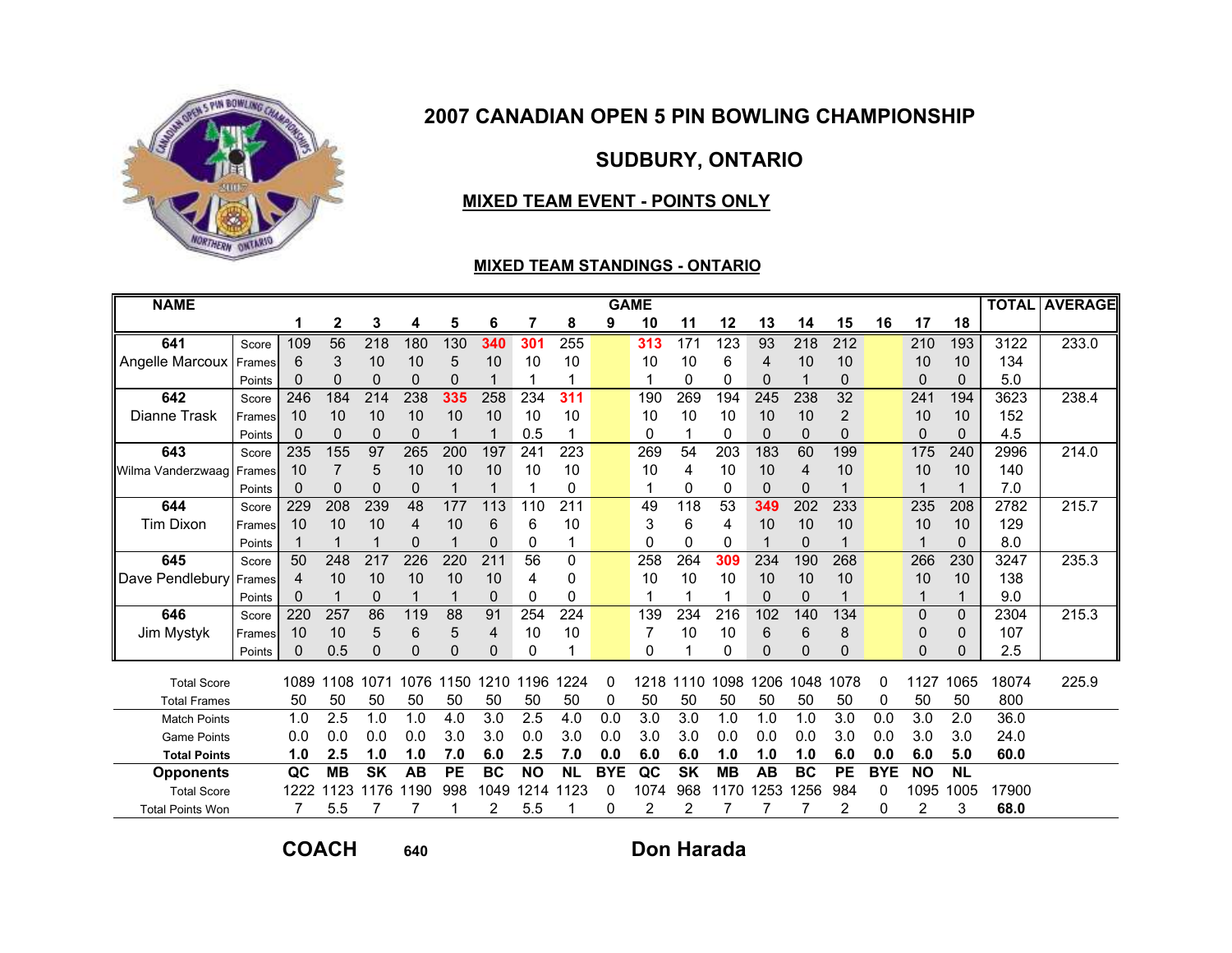

# SUDBURY, ONTARIO

### MIXED TEAM EVENT - POINTS ONLY

#### MIXED TEAM STANDINGS - PRINCE EDWARD ISLAND

| <b>NAME</b>             |        |                  |              |                |            |                 |                 |           |           |             | <b>GAME</b> |                  |              |            |              |          |              |             |              |       | <b>TOTAL AVERAGE</b> |
|-------------------------|--------|------------------|--------------|----------------|------------|-----------------|-----------------|-----------|-----------|-------------|-------------|------------------|--------------|------------|--------------|----------|--------------|-------------|--------------|-------|----------------------|
|                         |        | 1                | $\mathbf{2}$ | 3              | 4          | 5               | 6               | 7         | 8         | 9           | 10          | 11               | 12           | 13         | 14           | 15       | 16           | 17          | 18           |       |                      |
| 1041                    | Score  | 65               | 70           | 173            |            | 169             | 220             | 242       | 186       | 180         | 175         | 244              | 217          |            | 186          | 190      | 192          | 193         | 198          | 2900  | 194.6                |
| Jackie MacKinnon        | Frames | 5                | 4            | 10             |            | 10              | 10              | 10        | 10        | 10          | 10          | 10               | 10           |            | 10           | 10       | 10           | 10          | 10           | 149   |                      |
|                         | Points | 0                | $\Omega$     |                |            | $\Omega$        | $\Omega$        | $\Omega$  | 0         | $\mathbf 0$ | 0           |                  |              |            | $\Omega$     | $\Omega$ | $\mathbf 0$  | $\Omega$    | $\Omega$     | 3.0   |                      |
| 1042                    | Score  | 249              | 160          | 110            |            | 71              | 182             | 0         | 89        | 83          | 69          | 103              | 171          |            | 146          | $\Omega$ | 193          | 219         | 187          | 2032  | 183.1                |
| <b>Helen Morrison</b>   | Frames | 10               | 10           |                |            | $\overline{4}$  | 10              | 0         | 6         | 5           | 5           | 4                | 10           |            | 10           | 0        | 10           | 10          | 10           | 111   |                      |
|                         | Points |                  | $\Omega$     | $\overline{0}$ |            | 0               | 0               | 0         | 0         | 0           | 0           | 0                | $\mathbf{0}$ |            | $\Omega$     | $\Omega$ | $\Omega$     |             | $\mathbf{0}$ | 2.0   |                      |
| 1043                    | Score  | $\overline{203}$ | 116          | 78             |            | $\overline{74}$ | $\overline{36}$ | 157       | 90        | 60          | 145         | 201              | 64           |            | 162          | 220      | 188          | 135         | 233          | 2162  | 175.8                |
| Stephanie Creed         | Frames | 10               | 6            | 3              |            | 6               | 4               | 10        | 4         | 5           | 10          | 10               | 5            |            | 10           | 10       | 10           | 10          | 10           | 123   |                      |
|                         | Points |                  | $\Omega$     |                |            | 0               | 0               | 0         |           | 0           | 0           | 0                | 0            |            | $\mathbf{0}$ |          | $\Omega$     | $\Omega$    |              | 5.0   |                      |
| 1044                    | Score  | 83               | 173          | 202            |            | 167             | 93              | 220       | 300       | 151         | 210         | 88               | 110          |            | 195          | 193      | 191          | 249         | 148          | 2773  | 195.3                |
| <b>Adam Martell</b>     | Frames | 5                | 10           | 10             |            | 10              | 6               | 10        | 10        | 10          | 10          | 6                | 5            |            | 10           | 10       | 10           | 10          | 10           | 142   |                      |
|                         | Points |                  | $\Omega$     |                |            | $\Omega$        | 0               | 0         |           | 0           | 0           | 0                | 0            |            |              | $\Omega$ | $\Omega$     | $\mathbf 0$ | $\mathbf{0}$ | 3.0   |                      |
| 1045                    | Score  | 157              | 191          | 176            |            | 239             | 250             | 199       | 211       | 234         | 229         | 232              | 147          |            | $\Omega$     | 171      | 106          | 107         | $\Omega$     | 2649  | 203.8                |
| John Ellsworth          | Frames | 10               | 10           | 10             |            | 10              | 10              | 10        | 10        | 10          | 10          | 10               | 10           |            | $\Omega$     | 10       | 5            | 5           | 0            | 130   |                      |
|                         | Points |                  | 0            | $\Omega$       |            |                 |                 | 0         |           | 0           |             |                  | 0            |            | $\Omega$     | 0        |              | 0           | $\Omega$     | 6.0   |                      |
| 1046                    | Score  | 198              | 185          | 219            |            | 278             | 230             | 252       | 278       | 143         | 105         | 207              | 215          |            | 270          | 210      | 68           | 118         | 184          | 3160  | 217.9                |
| James Shepard           | Frames | 10               | 10           | 10             |            | 10              | 10              | 10        | 10        | 10          | 5           | 10               | 10           |            | 10           | 10       | 5            | 5           | 10           | 145   |                      |
|                         | Points |                  | $\Omega$     |                |            | $\Omega$        | 0               |           |           | 0           | 0           | $\Omega$         | 0            |            |              |          | <sup>0</sup> | $\Omega$    |              | 7.0   |                      |
| <b>Total Score</b>      |        | 955              | 895          | 958            | $\Omega$   | 998             | 1011            | 1070      | 1154      | 851         | 933         | 1075             | 924          | 0          | 959          | 984      | 938          | 1021        | 950          | 15676 | 196.0                |
| <b>Total Frames</b>     |        | 50               | 50           | 50             | 0          | 50              | 50              | 50        | 50        | 50          | 50          | 50               | 50           | 0          | 50           | 50       | 50           | 50          | 50           | 800   |                      |
| <b>Match Points</b>     |        | 3.0              | 0.0          | 4.0            | 0.0        | 1.0             | 1.0             | 1.0       | 4.0       | 0.0         | 1.0         | 2.0              | 1.0          | 0.0        | 2.0          | 2.0      | 1.0          | 1.0         | 2.0          | 26.0  |                      |
| <b>Game Points</b>      |        | 0.0              | 0.0          | 0.0            | 0.0        | 0.0             | 0.0             | 0.0       | 3.0       | 0.0         | 0.0         | 0.0              | 0.0          | 0.0        | 0.0          | 0.0      | 0.0          | 0.0         | 0.0          | 3.0   |                      |
| <b>Total Points</b>     |        | 3.0              | 0.0          | 4.0            | 0.0        | 1.0             | 1.0             | 1.0       | 7.0       | 0.0         | 1.0         | 2.0              | 1.0          | 0.0        | 2.0          | 2.0      | 1.0          | 1.0         | 2.0          | 29.0  |                      |
| <b>Opponents</b>        |        | <b>NO</b>        | <b>SK</b>    | <b>NL</b>      | <b>BYE</b> | ON              | QC              | <b>AB</b> | <b>BC</b> | <b>MB</b>   | <b>NO</b>   | <b>NL</b>        | <b>SK</b>    | <b>BYE</b> | QC           | ON       | <b>MB</b>    | <b>AB</b>   | <b>BC</b>    |       |                      |
| <b>Total Score</b>      |        | 1083             | 1243         | 980            | 0          | 1150            | 1250            | 1118      | 1015      | 1136        | 1169        | 108 <sup>-</sup> | 1274         | 0          | 1075         | 1078     | 1268         | 1342        | 1071         | 18333 |                      |
| <b>Total Points Won</b> |        | 5                | 8            | 4              | 0          |                 |                 |           |           | 8           |             | 6                |              | 0          | 6            | 6        |              |             | 6            | 99.0  |                      |

COACH

<sup>1040</sup>

# Bill Giggey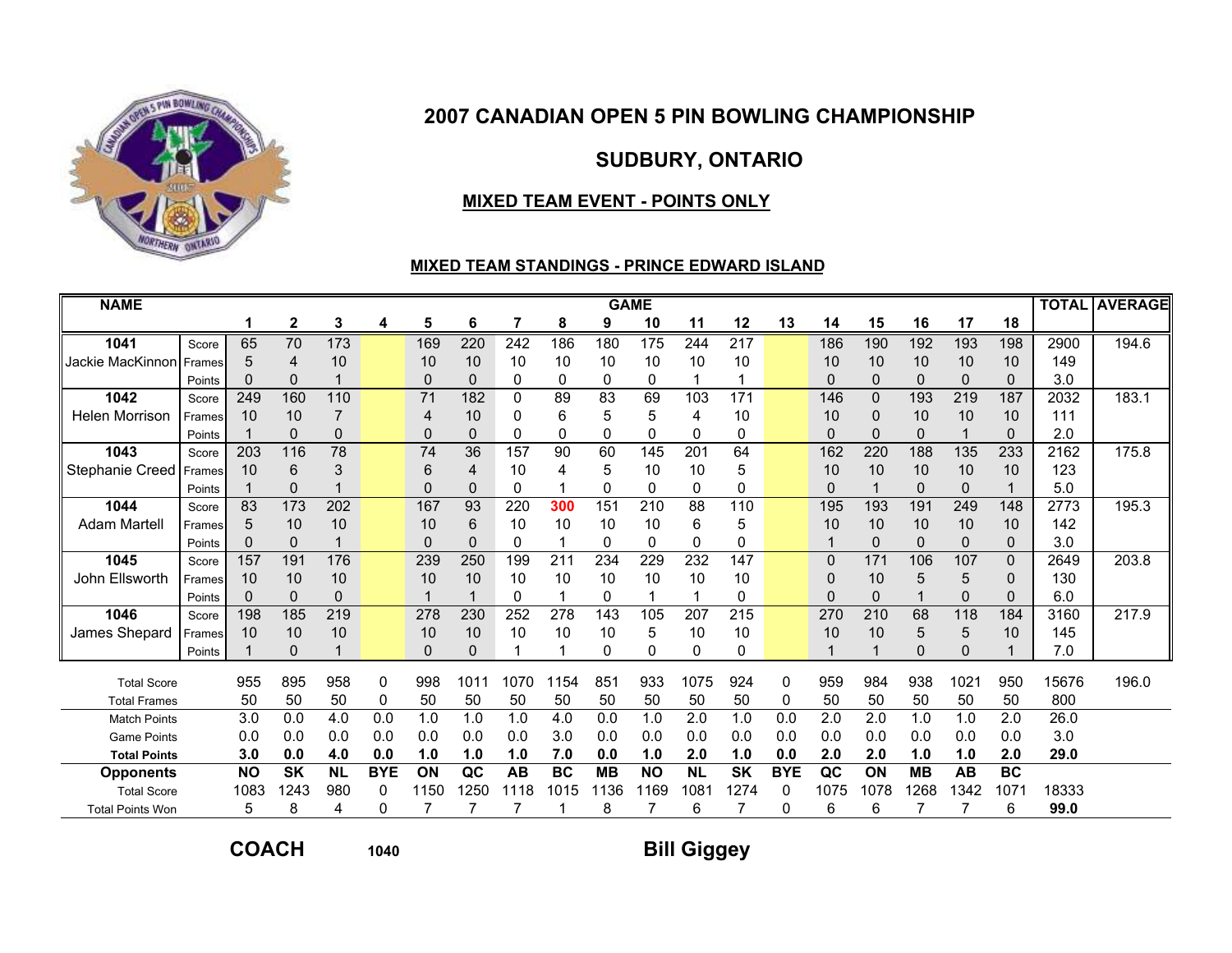

# SUDBURY, ONTARIO

### MIXED TEAM EVENT - POINTS ONLY

#### MIXED TEAM STANDINGS - QUEBEC

| <b>NAME</b>              |        |                |           |           |           |           |           |            |           | <b>GAME</b> |          |           |           |           |                |             |                |            |           |       | <b>TOTAL AVERAGE</b> |
|--------------------------|--------|----------------|-----------|-----------|-----------|-----------|-----------|------------|-----------|-------------|----------|-----------|-----------|-----------|----------------|-------------|----------------|------------|-----------|-------|----------------------|
|                          |        |                | 2         | 3         | 4         | 5         | 6         | 7          | 8         | 9           | 10       | 11        | 12        | 13        | 14             | 15          | 16             | 17         | 18        |       |                      |
| 841                      | Score  | 229            | 169       | 301       | 182       | 151       | 265       |            | 234       | 150         | 91       | 228       | 265       | 197       | 103            | 293         | 217            |            | 173       | 3248  | 224.0                |
| Lynn Allard              | Frames | 10             | 10        | 10        | 10        |           | 10        |            | 10        |             | 5        | 10        | 10        | 10        | 6              | 10          | 10             |            | 10        | 145   |                      |
|                          | Points |                |           | $\Omega$  | 0         | 0         |           |            |           | 0           | 0        |           |           | $\Omega$  | $\mathbf{0}$   |             | $\Omega$       |            |           | 8.0   |                      |
| 842                      | Score  | 47             | 105       | 241       | 247       | 37        | $\Omega$  |            | 380       | 248         | 168      | 68        | 226       | 214       | 218            | 248         | 242            |            | 117       | 2806  | 230.0                |
| Julie Comeau             | Frames | $\overline{4}$ | 5         | 10        | 10        | 3         | 0         |            | 10        | 10          | 10       | 3         | 10        | 10        | 10             | 10          | 10             |            | 7         | 122   |                      |
|                          | Points | 0              |           | 0         |           | 0         | $\Omega$  |            |           |             | 0        | $\Omega$  |           |           |                |             |                |            | $\Omega$  | 9.0   |                      |
| 843                      | Score  | 119            | 70        | 99        | 119       | 199       | 310       |            | 0         | 36          | 219      | 140       | 215       | $\Omega$  | 231            | 209         | $\overline{0}$ |            | 40        | 2006  | 211.2                |
| Julie Lachance           | Frames | 6              | 5         | 5         | 6         | 10        | 10        |            | ŋ         | 3           | 10       |           | 10        | O         | 10             | 10          | 0              |            | 3         | 95    |                      |
|                          | Points | 0              | $\Omega$  | 0         | 0         |           |           |            | 0         | 0           | 0        | 0         |           | n         |                | $\mathbf 0$ | 0              |            | $\Omega$  | 4.0   |                      |
| 844                      | Score  | 285            | 196       | 195       | 57        | 208       | 234       |            | 249       | 267         | 92       | 196       | 195       | 230       | 278            | 126         | 284            |            | 278       | 3370  | 247.8                |
| <b>Pascal Villeneuve</b> | Frames | 10             | 10        | 5         | 4         | 10        | 10        |            | 10        | 10          | 5        | 10        | 5         | 10        | 10             | 7           | 10             |            | 10        | 136   |                      |
|                          | Points |                | $\Omega$  |           | 0         | 0         | $\Omega$  |            |           |             | $\Omega$ | $\Omega$  |           |           |                | $\mathbf 0$ |                |            |           | 9.0   |                      |
| 845                      | Score  | 281            | 372       | 353       | 259       | 214       | 204       |            | 245       | 236         | 292      | 251       | 82        | 229       | 63             | 65          | 250            |            | 243       | 3639  | 256.3                |
| <b>Patrick Robillard</b> | Frames | 10             | 10        | 10        | 10        | 10        | 10        |            | 10        | 10          | 10       | 10        | 5         | 10        | $\overline{4}$ | 3           | 10             |            | 10        | 142   |                      |
|                          | Points |                |           |           |           |           |           |            |           |             |          |           | 0         |           | $\Omega$       | $\mathbf 0$ |                |            | $\Omega$  | 12.0  |                      |
| 846                      | Score  | 261            | 290       | 228       | 400       | 185       | 237       |            | 245       | 243         | 212      | 238       | 229       | 292       | 182            | 197         | 159            |            | 288       | 3886  | 242.9                |
| <b>Maurice Girouard</b>  | Frames | 10             | 10        | 10        | 10        | 10        | 10        |            | 10        | 10          | 10       | 10        | 10        | 10        | 10             | 10          | 10             |            | 10        | 160   |                      |
|                          | Points |                |           |           |           | 0         |           |            |           | O           |          |           | 0         |           | $\Omega$       | $\Omega$    | $\Omega$       |            |           | 10.0  |                      |
| <b>Total Score</b>       |        | 1222           | 1202      | 1417      | 1264      | 994       | 1250      | 0          | 1353      | 1180        | 1074     | 121       | 1212      | 162       | 1075           | 1138        | 152            | 0          | 1139      | 18955 | 236.9                |
| <b>Total Frames</b>      |        | 50             | 50        | 50        | 50        | 50        | 50        | 0          | 50        | 50          | 50       | 50        | 50        | 50        | 50             | 50          | 50             | 0          | 50        | 800   |                      |
| <b>Match Points</b>      |        | 4.0            | 4.0       | 3.0       | 3.0       | 2.0       | 4.0       | 0.0        | 5.0       | 3.0         | 2.0      | 3.0       | 4.0       | 4.0       | 3.0            | 2.0         | 3.0            | 0.0        | 3.0       | 52.0  |                      |
| <b>Game Points</b>       |        | 3.0            | 3.0       | 3.0       | 0.0       | 0.0       | 3.0       | 0.0        | 3.0       | 0.0         | 0.0      | 0.0       | 3.0       | 3.0       | 3.0            | 0.0         | 3.0            | 0.0        | 0.0       | 27.0  |                      |
| <b>Total Points</b>      |        | 7.0            | 7.0       | 6.0       | 3.0       | 2.0       | 7.0       | 0.0        | 8.0       | 3.0         | 2.0      | 3.0       | 7.0       | 7.0       | 6.0            | 2.0         | 6.0            | 0.0        | 3.0       | 79.0  |                      |
| <b>Opponents</b>         |        | ON             | <b>NL</b> | <b>NO</b> | <b>MB</b> | <b>BC</b> | <b>PE</b> | <b>BYE</b> | <b>SK</b> | <b>AB</b>   | ON       | <b>NO</b> | <b>NL</b> | <b>MB</b> | <b>PE</b>      | <b>BC</b>   | <b>AB</b>      | <b>BYE</b> | <b>SK</b> |       |                      |
| <b>Total Score</b>       |        | 1089           | 909       | 1165      | 1268      | 1164      | 1011      | 0          | 1038      | 1201        | 1218     | 1174      | 165       | 983       | 959            | 1174        | 1089           | O          | 116'      | 17768 |                      |
| <b>Total Points Won</b>  |        |                |           | 2         | 5         | 6         |           | 0          | 0         | 5           | 6        | 5         |           |           | 2              | 6           | 2              | 0          | 5         | 49.0  |                      |

COACH

<sup>840</sup>

Daniel Lamarche